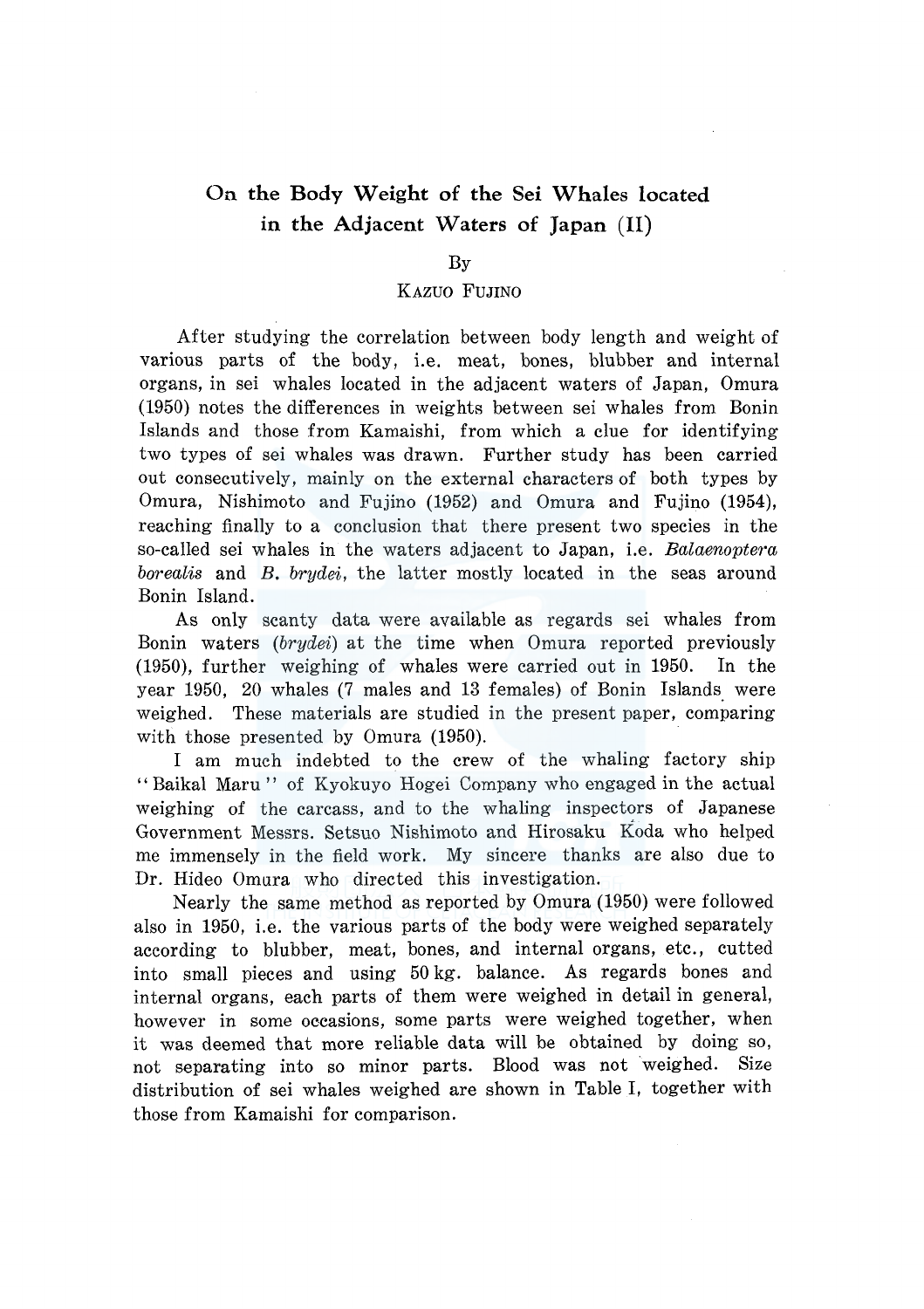#### 134 K. FUJINO

| Area       |                | Bonin Islands |       | Kamaishi |        |       |  |  |
|------------|----------------|---------------|-------|----------|--------|-------|--|--|
| Sex        | Male           | Female        | Total | Male     | Female | Total |  |  |
| $*37$      |                |               |       |          |        |       |  |  |
| 38         |                |               |       |          |        |       |  |  |
| 39         |                |               |       |          |        |       |  |  |
| 40         |                |               |       |          |        | 3     |  |  |
| 41         | 2              |               | າ     |          |        | 6     |  |  |
| 42         |                |               |       |          |        |       |  |  |
| 43         |                |               |       |          |        |       |  |  |
| 44         |                |               |       |          |        |       |  |  |
| 45         |                |               |       |          | 2      | 2     |  |  |
| 46         |                |               |       |          |        |       |  |  |
| 47         |                |               |       |          |        |       |  |  |
| 48         |                |               |       |          |        |       |  |  |
| Total No.  | $\overline{4}$ | 12            | 16    | 10       | 17     | 27    |  |  |
| Av. length | 39.8           | 42.8          | 42.0  | 41.6     | 42.1   | 41.9  |  |  |

| Table I. Size distribution of sei whales weighed in |  |
|-----------------------------------------------------|--|
| Bonin waters and Kamaishi.                          |  |

\* Body length in feet.

1. Meat: In the previous report (Omura, 1950) the weight of " Tongue" is included in the category " Meat," but in 1950 those two parts were recorded separately. Weight of meat in each measurements are plotted in Fig. 1. For the sake of comparison to those from Kamaishi, the weight of tongue is added also in those from Bonin Island. It will be seen from this figure that sei whales from Kamaishi are little heavier than those from Bonin Islands in meat, though the difference is small, as already pointed out by Omura (1950). Regression line of weight of meat obtained from the actual values of each whale is given by the formula I.



Fig. 1. Weight of meat, sei whales taken from Bonin and Kamaishi areas.

$$
W=0.00015\cdot L^{2.84} \qquad \qquad \ldots \ldots \ldots (I)
$$

In Table II, the weight of meat from both regions are compared, and from which it will be seen that the whale from Kamaishi is heavier than those from Bonin Island by about 10% in meat. However, this weight of meat includes weight of tongue, therefore, net weight of meat is also shown in this table, calculated by deducting the weight of tongue, which is easily computed from the similar formula for itself.

2. Blubber: In the category "Blubber, "the weight of "Ventral grooves '' is also included. '' Ventral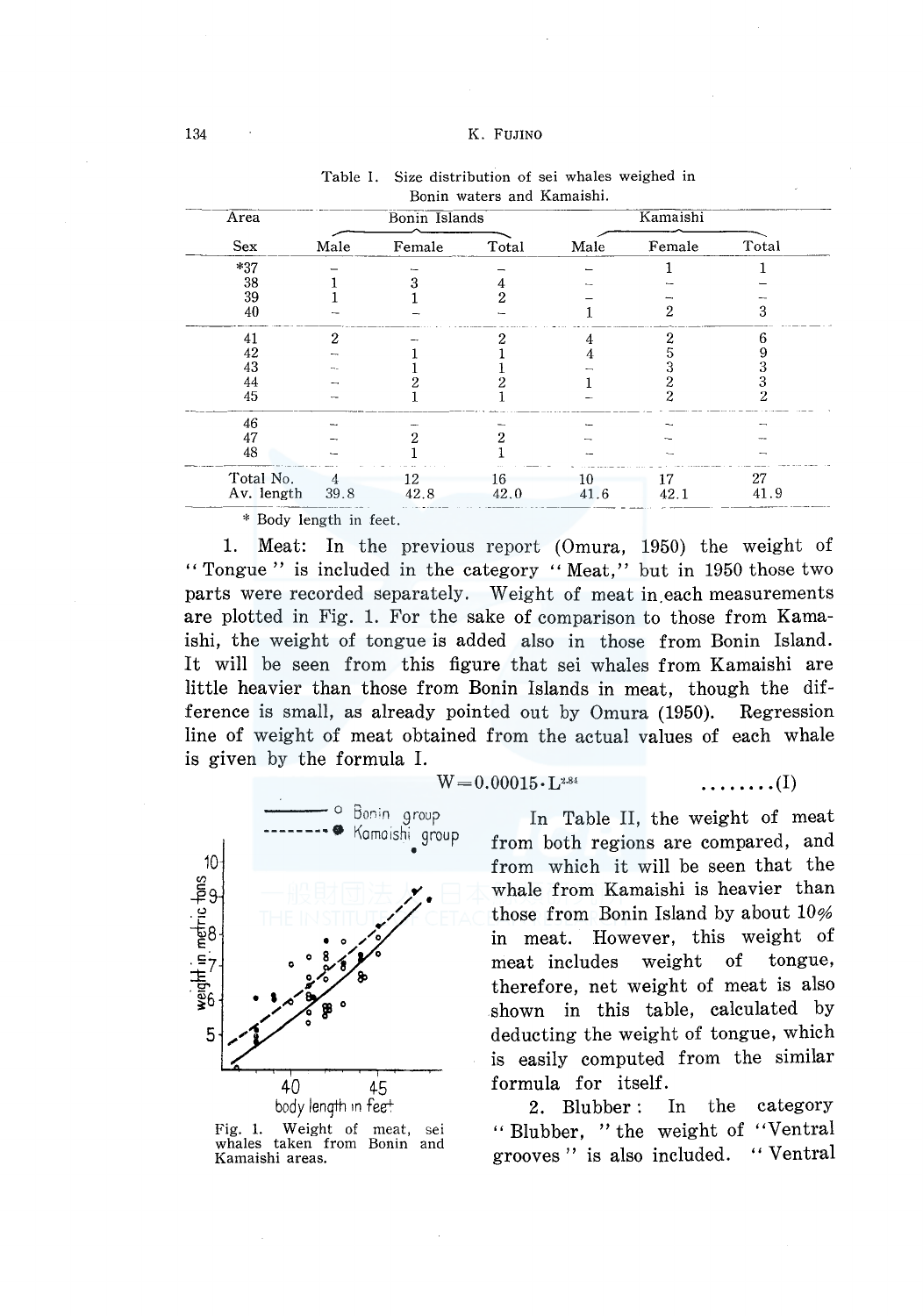On the body weight of the sei whales located in the adjacent waters of Japan (II) 135

|                     |                       | Weight of meat calculated from<br>formula $(I)$<br>Kamaishi.<br>Bonin.<br>%against Bonin<br>4.38<br>113.9<br>4.17<br>5.23<br>5.46<br>111.2<br>6.45<br>109.1<br>6.71<br>7.83<br>107.0<br>8.12 | Net weight of meat |
|---------------------|-----------------------|----------------------------------------------------------------------------------------------------------------------------------------------------------------------------------------------|--------------------|
| Body length in feet | Bonin.<br>metric tons |                                                                                                                                                                                              | metric tons        |
| 37<br>40            |                       |                                                                                                                                                                                              |                    |
| 43<br>46            |                       |                                                                                                                                                                                              |                    |

Table II. Standard weight of meat.

grooves '' means the ventral part of the body, consisting of furrowed blubber and attached meat to it. As seen in Fig. 2 difference in weight of blubber between sei whales from Bonin Island and Kamaishi is very



Fig. 2. Weight of blubber, sei whales taken from Bonin and Kamaishi area.

calculated from this formula.

$$
W=0.00076 \cdot L^{2.21} \qquad \qquad \ldots \ldots \ldots (II)
$$

remarkable, the former having very heavier blubber than the latter. The ratios of " Ventral grooves" against the total weight of Blubber in Bonin and Kamaishi groups are, in average, 42.64 and 30.97 percent, respectively. This fact endorses that the ventral grooves of the southern type sei whale *(brydei)* extend more posteriorly than those of the northern type sei whale *(borealis).* Regression line. of the weight of Blubber against body length is given by the formula II, and standard weight is shown in Table III,

From this table, it is seen that blubber of Kamaishi group weigh only about 72% of those of Bonin Islands group.

|                     |                    | Weight of blubber         |
|---------------------|--------------------|---------------------------|
| Body length in feet | Bonin, metric tons | Kamaishi. % against Bonin |
| 37                  | 2.21               | 71.5                      |
| 40                  | 2.63               | 71.7                      |
| 43                  | 3.09               | 71.9                      |
| 46                  | 3.58               | 72.1                      |

Table III. Standard weight of blubber.

3. Bones: As shown in Fig. 3, the bones of Bonin Islands group are heavier than those of Kamaishi group, and this difference increases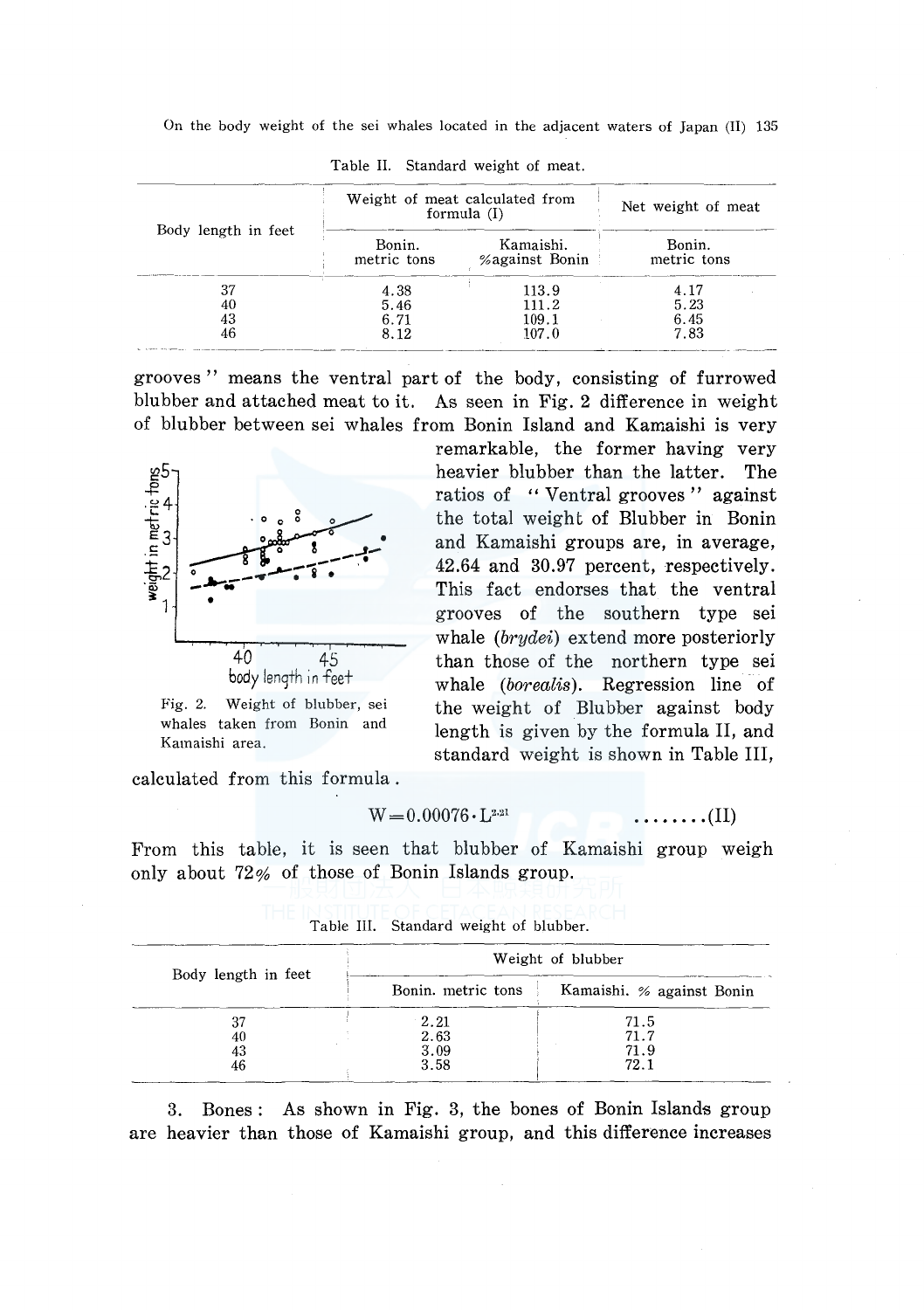

Fig. 3. Weight of bones, sei whales taken from Bonin and Kamaishi areas.

gradually with the growth of body length. Regression line is given by the formula III.

$$
W = 0.00005 \cdot L^{2.81} \cdot \ldots \cdot (III)
$$

Standard weight is shown in Table IV.

Average weight of skull, jaw bones and back bones are shown in Table V. From this table it is shown that Bonin Islands group have heavier bones than those of Kamaishi group.

Table IV. Standard weight ot bones.

| Body length in feet | Bonin, metric tons | Kamaishi. % against Bonin |
|---------------------|--------------------|---------------------------|
|                     | 1.41               | 87.9                      |
| 40                  | 1.76               | 80.1                      |
| 43                  | 2.16               | 73.1                      |
| 46                  | 2.61               | 674                       |

Table V. Average weight of skull, jaw bone and back bone.

|           |                  |                  |                      |                        | unit.<br><u>anderammo</u>                                            |
|-----------|------------------|------------------|----------------------|------------------------|----------------------------------------------------------------------|
|           | skull            |                  | jaw bone   back bone | bone total             | Remarks                                                              |
| Bonin Is. | 524.4<br>(25.83) | 209.2<br>(10.30) | 901.3<br>(44.38)     | 2030.9<br>$(100.00)$ % | Average of 27 whales,<br>average body length<br>of which is 41.9 ft. |
| Kamaishi  | 467.1<br>(30.28) | 146.1<br>(9.47)  | 655.2<br>(42.47)     | 1542.4<br>$(100.00)$ % | Average of 16 whales,<br>average body length<br>of which is 42.0 ft. |

4. Internal organs: In the year 1948 the heart, lung, stomach and kidney of Bonin Islands group were not weighed separately. As it is not clear that whether those are added to " Others" in the item of "Internal organ '' or to '' Others '' in the item of "Miscellaneous," such materials were excluded in comparison according to areas (Fig. 4).

From this figure it may be under-



unit: kilogrammes

Fig. 4. Weight of internal organs, sei whales taken from Bonin and Kamaishi areas.

stood that Bonin Islands group have heavier Internal organs than those from Kamaishi. Regression line is given by the formula IV.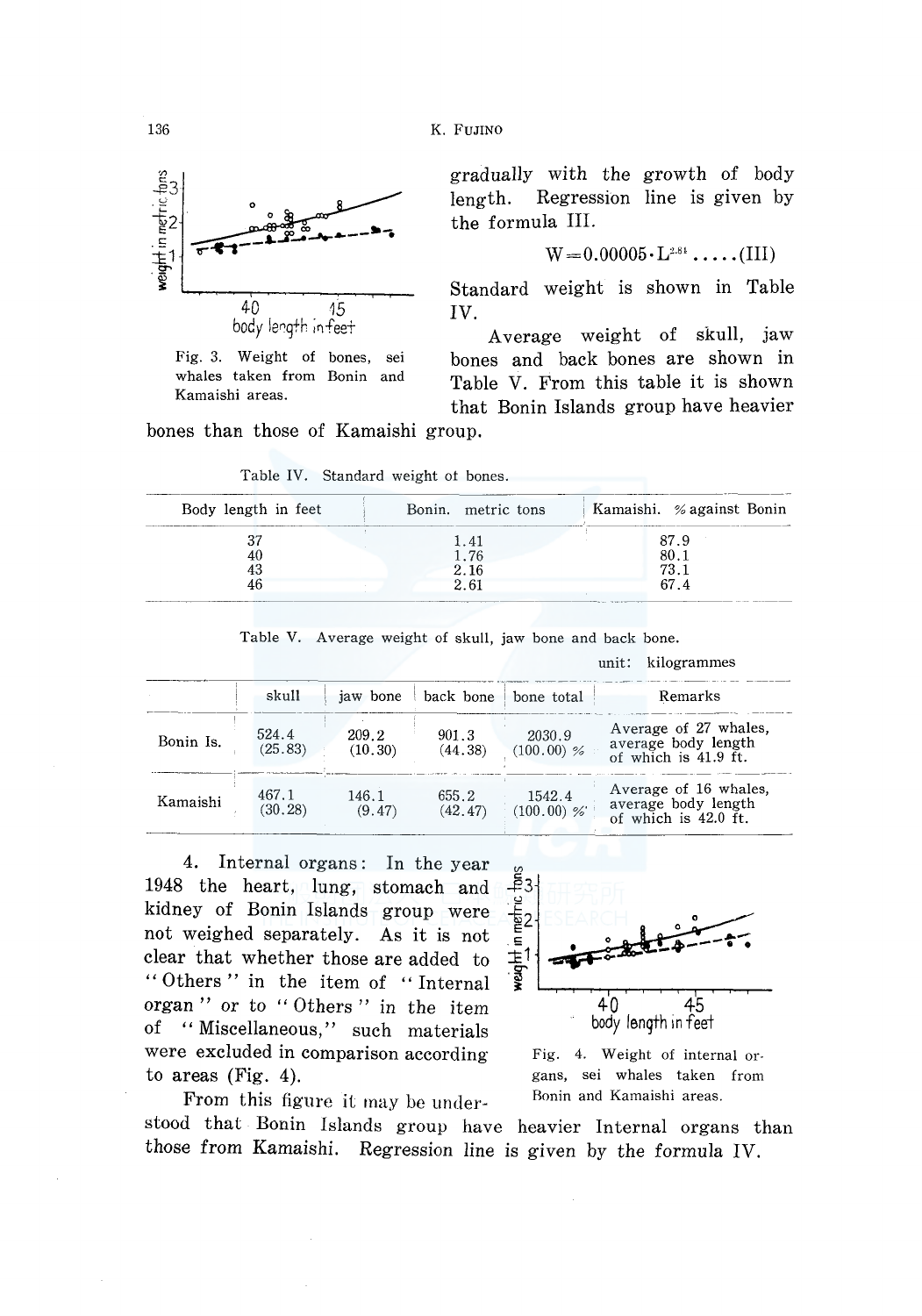$$
W=0.000003\boldsymbol{\cdot} L^{3.50}\qquad \qquad \qquad \ldots \ldots \ldots (IV)
$$

Standard weight 1s shown in Table VI.

| the company company will be a construction of the company of the company of the company of the company of the<br>37<br>86.4<br>0.88 |
|-------------------------------------------------------------------------------------------------------------------------------------|
| 83.6<br>40<br>1.16                                                                                                                  |
| 80.5<br>1.49<br>43                                                                                                                  |
| 77.8<br>1.89<br>46                                                                                                                  |

Table VI. Standard weight of internal organs.

5. Total weight: The category " Total weight " is consisting of the above stated four items and of "Miscellaneous" · which includes baleen, tongue, jaw ligament and scraps of various parts of the body. As shown in Fig. 5, the Bonin Islands group is heavier than the Kamaishi group in the "Total weight" also. Regression line is expressed as the formula V.

$$
W=0.00047\cdot L^{2.74}\cdot \ldots \ldots \ldots (V)
$$

Standard weight is shown in Table VII. Table III shows the differences of weight of various parts between both areas. It may be seen from this table that the difference in Fig. 5. Total weight, sei whales<br>Rlubber woight occurries the greatest taken from Bonin and Kamaishi Blubber weight occupies the greatest ratio in the difference of Total weight areas.



between both areas. As already stated, "Ventral grooves" in the

| Body length in feet | Bonin, metric tons | Kamaishi. % against Bonin |
|---------------------|--------------------|---------------------------|
|                     | 9.27               | 94.2                      |
| 40                  | 11.47              | 92.0                      |
| 43                  | 14.00              | 89.9                      |
| 46                  | 16.83              | 88.1                      |

Table VII. Standard weight of whale body.

itern of '' Blubber '' includes the meat just underneath the furrowed blubber in the ventral region. It is quite natural that the sei whales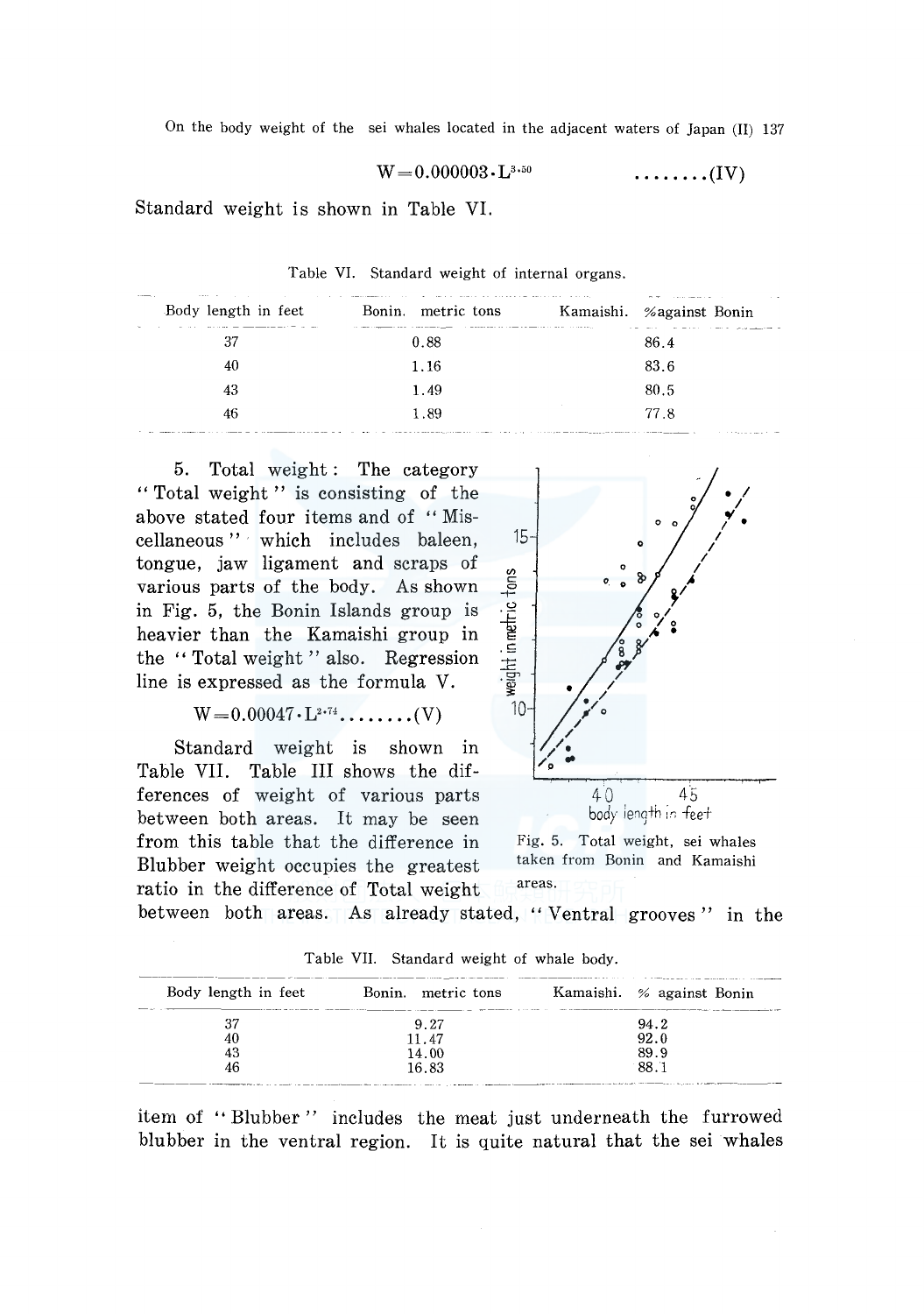### 138 K. FUJINO

from Bonin waters have more heavier ventral grooves than those from Kamaishi, because the ventral grooves extend far more posteriorly in the former, this being one of every important character identifying *brydei* from *borealis.* 

|                                                        | total<br>weight   | meat             | bone             | blubber          | internal<br>organs | miscella-<br>neous |
|--------------------------------------------------------|-------------------|------------------|------------------|------------------|--------------------|--------------------|
| Bonin, average of<br>27 whales                         | m. tons<br>13.001 | m. tons<br>6.362 | m. tons<br>2.031 | m. tons<br>2.949 | m. tons<br>1.293   | m. tons<br>0.366   |
| Kamaishi, average<br>of 16 whales<br>Difference of the | 11.981            | 6.958            | 1.542            | 2.124            | 1.163              | 0.194              |
| above                                                  | 1.020             | $-0.596$         | 0.489            | 0.825            | 0.130              | 0.172              |
| Ditto<br>(%)                                           | 100.0             | $-58.4$          | 47.9             | 80.9             | 127                | 16.9               |

Table VIII. Differences in weight of various parts of the body between sei whales taken in Bonin area and those from Kamaishi.

Table IX shows the weight of various parts of the body, expressed as percentages of the total weight, for the sei whales from Bonin waters. As already stated these weights are calculated from the formulae I-V, and it is not certain that these formulae can be applied for whales of which body length does not fall within these limits of length, because these formulae were obtained from the measurements of whales ranging from 37 to 45 feet in length.

| Body length<br>in feet | Total weight<br>in metric<br>tons | meat*<br>% | blubber<br>% | bones<br>% | internal<br>organs $%$ | miscellaneous<br>% |
|------------------------|-----------------------------------|------------|--------------|------------|------------------------|--------------------|
|                        | 9.27                              | 45.0       | 23.8         | 15.2       | 9.5                    | 6.5                |
| 40                     | 11.47                             | 45.6       | 23.0         | 15.3       | 10.1                   | 6.0                |
| 43                     | 14.00                             | 46.1       | 22.1         | 15.4       | 10.6                   | 5.8                |
| 46                     | 16.83                             | 46.5       | 21.3         | 15.5       | 112                    | 5.5                |

Table IX. Standard weight of sei whales captured in Bonin area.

\* not include the tongue.

## **Summary**

Various parts of the whale body were weighed for 20 sei whales caught in the Bonin waters in 1950, and after comparing with those from Kamaishi the following conclusions have been reached.

**(1)** Total body weight are heavier in whales from Bonin Island than those from Kamaishi, however,

(2) Those from Bonin Islands is lighter than the latter in Meat.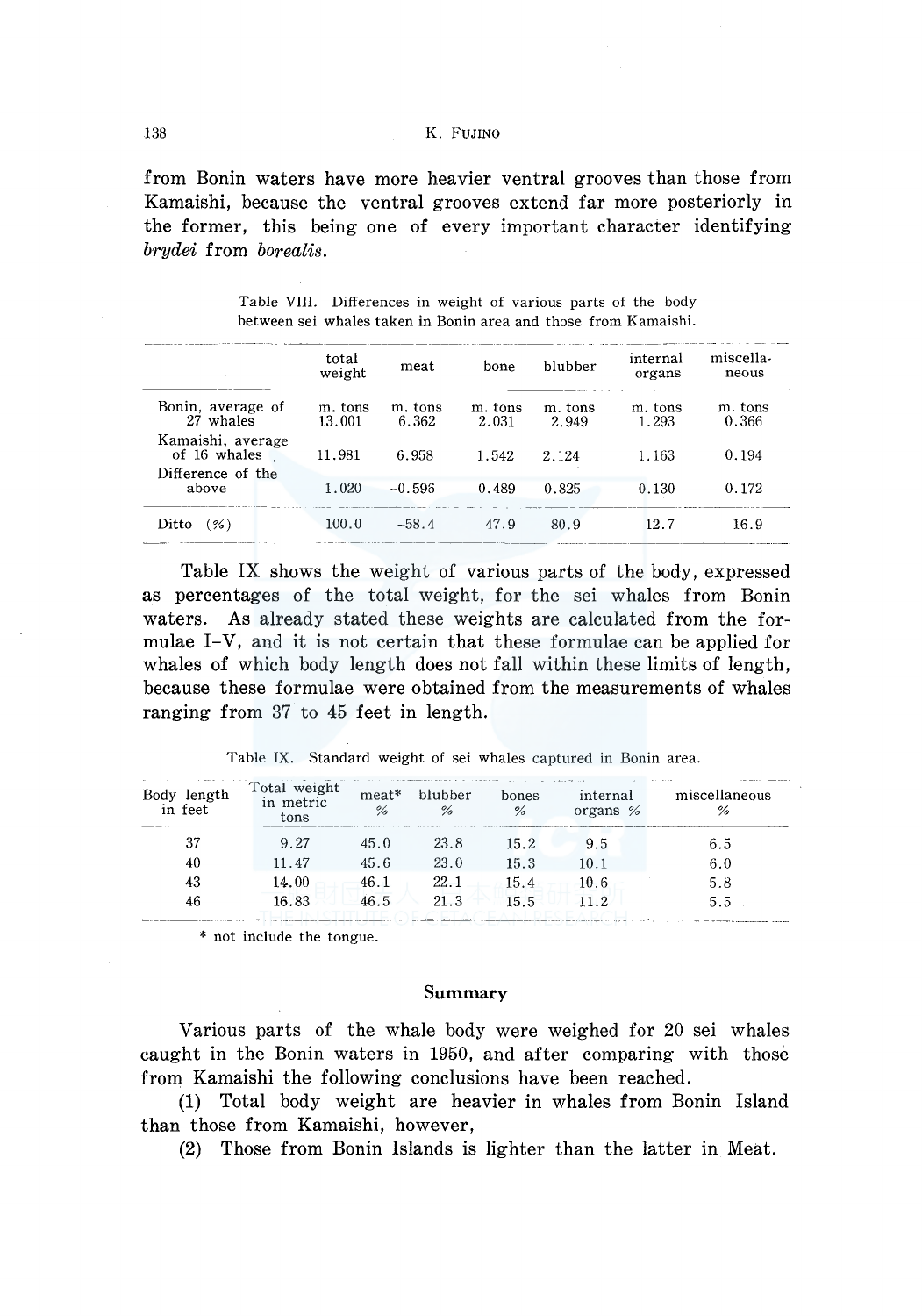·On the body weight of the sei whales located in the adjacent waters of Japan (II) 139

(3) On the contrary Bones, Blubber and Internal organs are heavier than in Kamaishi group.

(4) Correlations between body length and weight of various parts of body are expressed by the following formulae for the sei whales from Bonin Island, which are in reality belong to *B. brydei.* 

| Total weight    | $= 0.00047 \cdot L^{2.74}$       |
|-----------------|----------------------------------|
| Meat            | $= 0.00015 \cdot L^{2.81}$       |
| <b>Bones</b>    | $= 0.00005 \cdot L^{2.84}$       |
| Blubber         | $= 0.00076 \cdot L^{2 \cdot 21}$ |
| Internal organs | $= 0.000003 \cdot L^{3.50}$      |

## **Literatures**

- 1. Omura, H.: Whales in the adjacent waters of Japan. Sci. Rep. Whales Res. Inst., 4: 27-114, 1950.
- 2. Omura, H.: On the body weight of Sperm and Sei Whales located in the Adjacent Waters of Japan. Sci. Rep. Whales Res. Inst., 4: 1-13, 1950.
- 3. Omura, H., Nishimoto, S. and Fujino, K.: The Sei Whales in the Adjacent Waters of Japan, 1952. Fisheries Agency of Japanese Government.

4. Omura, H. and Fujino, K.: Sei Whales in the Adjacent Waters of Japan II. Further Studies on the External Characters. Sci. Rep. Whales Res. Inst., 9: 89-103. 1954.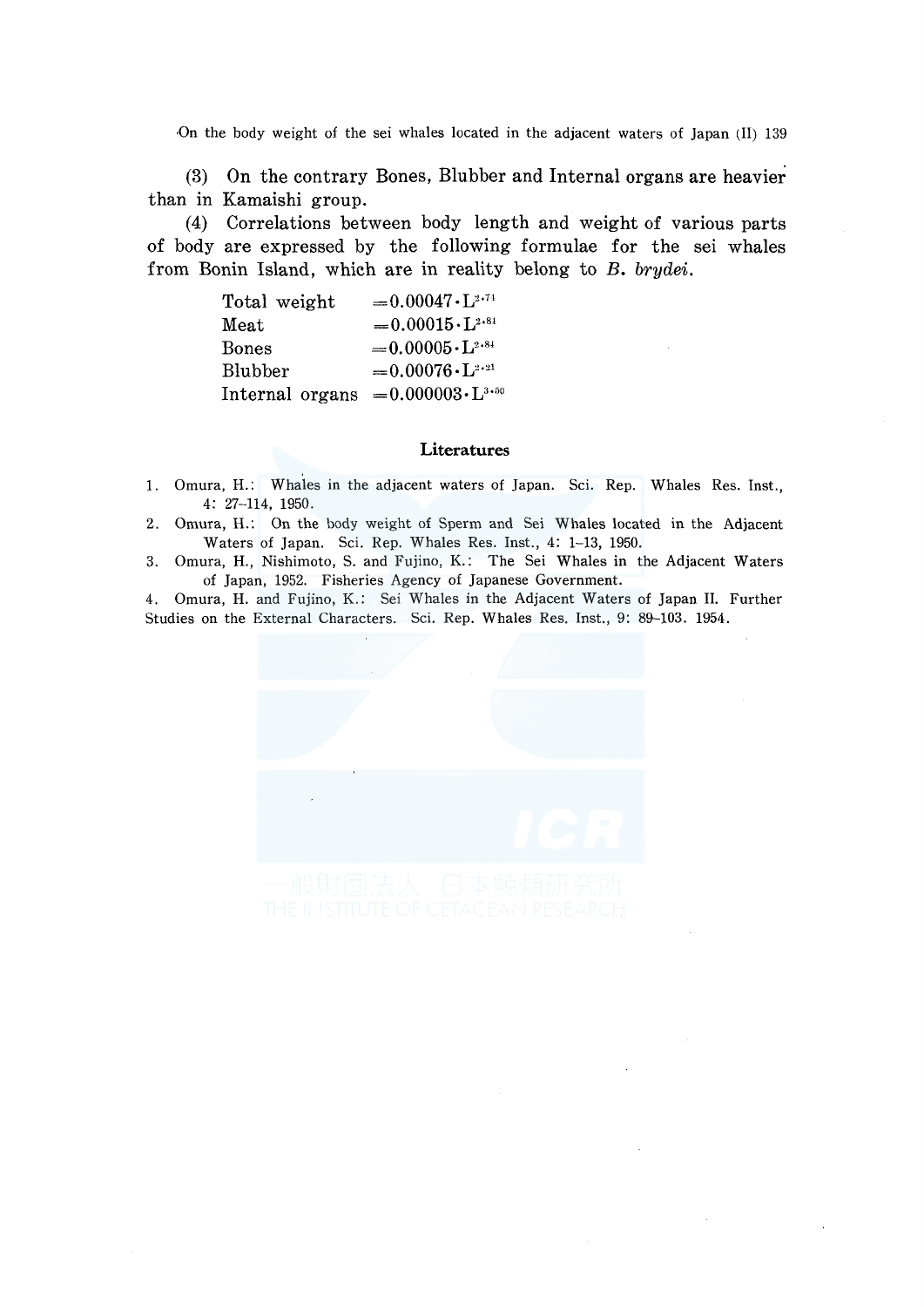|               |                 |                                                    |                                | Κ.                                                                                                                                                                                                                                                                                                                                                                               |                       | FUJINO                  |                      |                                                  |                                       |                                       |                          |                             |
|---------------|-----------------|----------------------------------------------------|--------------------------------|----------------------------------------------------------------------------------------------------------------------------------------------------------------------------------------------------------------------------------------------------------------------------------------------------------------------------------------------------------------------------------|-----------------------|-------------------------|----------------------|--------------------------------------------------|---------------------------------------|---------------------------------------|--------------------------|-----------------------------|
|               |                 | Grand<br>total                                     | 11,494                         | 11,752                                                                                                                                                                                                                                                                                                                                                                           | 11,641                | 11,927                  | 152 657 13,611       | 13,760                                           | 480 480 11,980                        | 440 440 11,770                        | 590 13,870               | 13,460                      |
|               |                 | total                                              | 758                            | 367<br>78                                                                                                                                                                                                                                                                                                                                                                        | 582                   | 572                     |                      | 715                                              |                                       |                                       |                          | 625<br>83                   |
|               |                 | ofhers                                             | 105                            |                                                                                                                                                                                                                                                                                                                                                                                  | 79                    | 143                     |                      | 161                                              |                                       |                                       | 590                      |                             |
|               |                 | $\mathsf{a} \mathsf{n} \mathsf{a}$ uo $\mathsf{i}$ | 413                            | 100<br>74                                                                                                                                                                                                                                                                                                                                                                        | 259                   | 206<br>83               | 258<br>g             | 258                                              | I                                     | $\overline{1}$                        | $\mathsf{I}$<br>I        | 252                         |
| Miscellaneous |                 | wsi<br>In <del>s</del> ment                        | 105                            |                                                                                                                                                                                                                                                                                                                                                                                  | $\overline{111}$      |                         |                      | 139                                              | İ<br>$\mathbf{I}$                     | 1                                     | I                        |                             |
|               |                 | pajeen                                             | 135                            | 115                                                                                                                                                                                                                                                                                                                                                                              | 133                   | 1,063 140               | 1,264 157            | 157                                              |                                       |                                       |                          | 1,290 149 141               |
|               |                 | total                                              | 987                            | 1,319                                                                                                                                                                                                                                                                                                                                                                            | 1,088                 |                         |                      | 620 1,553                                        | 860                                   | 910                                   | 800                      |                             |
|               |                 | others                                             | 331                            | 474                                                                                                                                                                                                                                                                                                                                                                              | 403                   | 332                     | 387                  |                                                  | 570                                   | 610                                   | 550                      | 446                         |
|               |                 | diaphragm                                          | 62                             | 64                                                                                                                                                                                                                                                                                                                                                                               | 56                    | 77                      | 86                   | $\overline{1}$                                   | $\mathbf{I}$                          | $\begin{array}{c} \hline \end{array}$ | $\overline{1}$           | 59                          |
|               |                 | intestine                                          | 203                            | 248                                                                                                                                                                                                                                                                                                                                                                              | 203                   | 200                     | 279                  | 324                                              | 190                                   | 190                                   | 220                      | 256                         |
|               |                 | үірга                                              | 38<br>120                      | 59<br>188                                                                                                                                                                                                                                                                                                                                                                        | $\overline{5}$<br>161 | 49<br>171               | 53<br>180            | $\infty$<br>203                                  | $\overline{\phantom{a}}$<br>$\approx$ | $\begin{array}{c} \end{array}$<br>110 | $\biggl\{$<br>130        | S3                          |
|               | Internal organs | liver<br>atomach                                   | 92                             | 102                                                                                                                                                                                                                                                                                                                                                                              | 86                    | 101                     | 113                  | 117                                              | $\mathbf{I}$                          | $\mathbf{I}$                          | I                        |                             |
|               |                 | $\delta$ unį                                       | 94                             | 140                                                                                                                                                                                                                                                                                                                                                                              | $\mathcal{S}$         | 86                      | 102                  | 8                                                |                                       |                                       |                          | 48 100 174 148              |
|               |                 | peart                                              | 47                             | $\overline{44}$                                                                                                                                                                                                                                                                                                                                                                  | 38                    | 47                      | $\ddot{64}$          | 68                                               | I                                     |                                       | 1                        |                             |
|               |                 |                                                    | 1,836                          | 1,867                                                                                                                                                                                                                                                                                                                                                                            | 1,856                 | 1,835                   | 2,225                | 244                                              | 1,720                                 | 1,720                                 | 1,900                    | 2,262                       |
|               |                 | total                                              | $\begin{array}{c} \end{array}$ | $\begin{array}{c} \rule{0pt}{2.5ex} \rule{0pt}{2.5ex} \rule{0pt}{2.5ex} \rule{0pt}{2.5ex} \rule{0pt}{2.5ex} \rule{0pt}{2.5ex} \rule{0pt}{2.5ex} \rule{0pt}{2.5ex} \rule{0pt}{2.5ex} \rule{0pt}{2.5ex} \rule{0pt}{2.5ex} \rule{0pt}{2.5ex} \rule{0pt}{2.5ex} \rule{0pt}{2.5ex} \rule{0pt}{2.5ex} \rule{0pt}{2.5ex} \rule{0pt}{2.5ex} \rule{0pt}{2.5ex} \rule{0pt}{2.5ex} \rule{0$ | $\mathbf{I}$          | $\mathbf{I}$            | 56                   | $\ddot{\mathcal{L}}$<br>$\overline{\phantom{a}}$ | S,                                    | 8                                     | 110                      | $\mathbf{l}$                |
|               |                 | orpers<br><b>fipper</b>                            | 83                             | 69                                                                                                                                                                                                                                                                                                                                                                               | 75                    | H                       | 83                   | 99                                               |                                       | Ì                                     | $\overline{\phantom{a}}$ | 93                          |
|               |                 | spoulder                                           | 74                             | အိ                                                                                                                                                                                                                                                                                                                                                                               | 45                    | 47                      | 49                   | 64                                               |                                       | I                                     | J                        | 66                          |
|               | Bones           | qți                                                | 265                            | 257                                                                                                                                                                                                                                                                                                                                                                              | 159                   | 155                     | 296                  | 301                                              | 250                                   | 220                                   | 260                      | 265                         |
|               |                 | wsi                                                | 214                            | 196                                                                                                                                                                                                                                                                                                                                                                              | 204                   | 185                     | 237                  | 248                                              | 180                                   | 170                                   | 200                      | 208                         |
|               |                 | рзск                                               | 750                            | 774                                                                                                                                                                                                                                                                                                                                                                              | 840                   | 981                     |                      | 927                                              | 760                                   | 750                                   | 820                      |                             |
|               |                 | <b>IIuxa</b>                                       | 450                            | 518                                                                                                                                                                                                                                                                                                                                                                              | 533                   | 396                     | 420 1,084            | 605                                              | 440                                   | 490                                   | 510                      | 570 1,060                   |
|               |                 | total                                              | .340                           |                                                                                                                                                                                                                                                                                                                                                                                  |                       |                         | ,075                 | 2,903                                            |                                       | 2,930                                 | 3,510                    |                             |
|               |                 |                                                    |                                |                                                                                                                                                                                                                                                                                                                                                                                  | 2,340                 |                         |                      |                                                  | 3,100                                 |                                       |                          |                             |
| Blubber       |                 | s.iəqio                                            |                                |                                                                                                                                                                                                                                                                                                                                                                                  |                       |                         |                      |                                                  |                                       | $\mathbf{I}$                          | $\mathbf{I}$             |                             |
|               |                 | гэлоотд<br>ventral                                 |                                |                                                                                                                                                                                                                                                                                                                                                                                  |                       |                         |                      |                                                  |                                       |                                       |                          |                             |
|               |                 | Meat                                               | 5,573 1,069 1,271 2            | 5,570 1,085 1,544 2,629                                                                                                                                                                                                                                                                                                                                                          | 5,775 1,005 1,335     | 5,907 1,001 1,549 2,550 | 6,390 1,361 1,714 3  | 6, 345 1, 260 1, 643                             | 5,820                                 | 5,770                                 | 6,970                    | 6,540 1,037 1,706 2,743     |
|               |                 | Date, caught                                       | $40$ June $8$<br>1950          | 41 May 29                                                                                                                                                                                                                                                                                                                                                                        | ∞                     | $\circ$                 | $\bullet$<br>41 June | $42$ June 1                                      | *42 April 13<br>1948                  | *42 April 15                          | *42 April 15             | 44 $\text{May } 28$<br>1950 |
|               |                 | in ft.<br>Body length                              |                                |                                                                                                                                                                                                                                                                                                                                                                                  | 41 June               | 41 June                 |                      |                                                  |                                       |                                       |                          |                             |

**Appendix** 

 $\hat{\boldsymbol{\beta}}$ 

 $\hat{\boldsymbol{\beta}}$